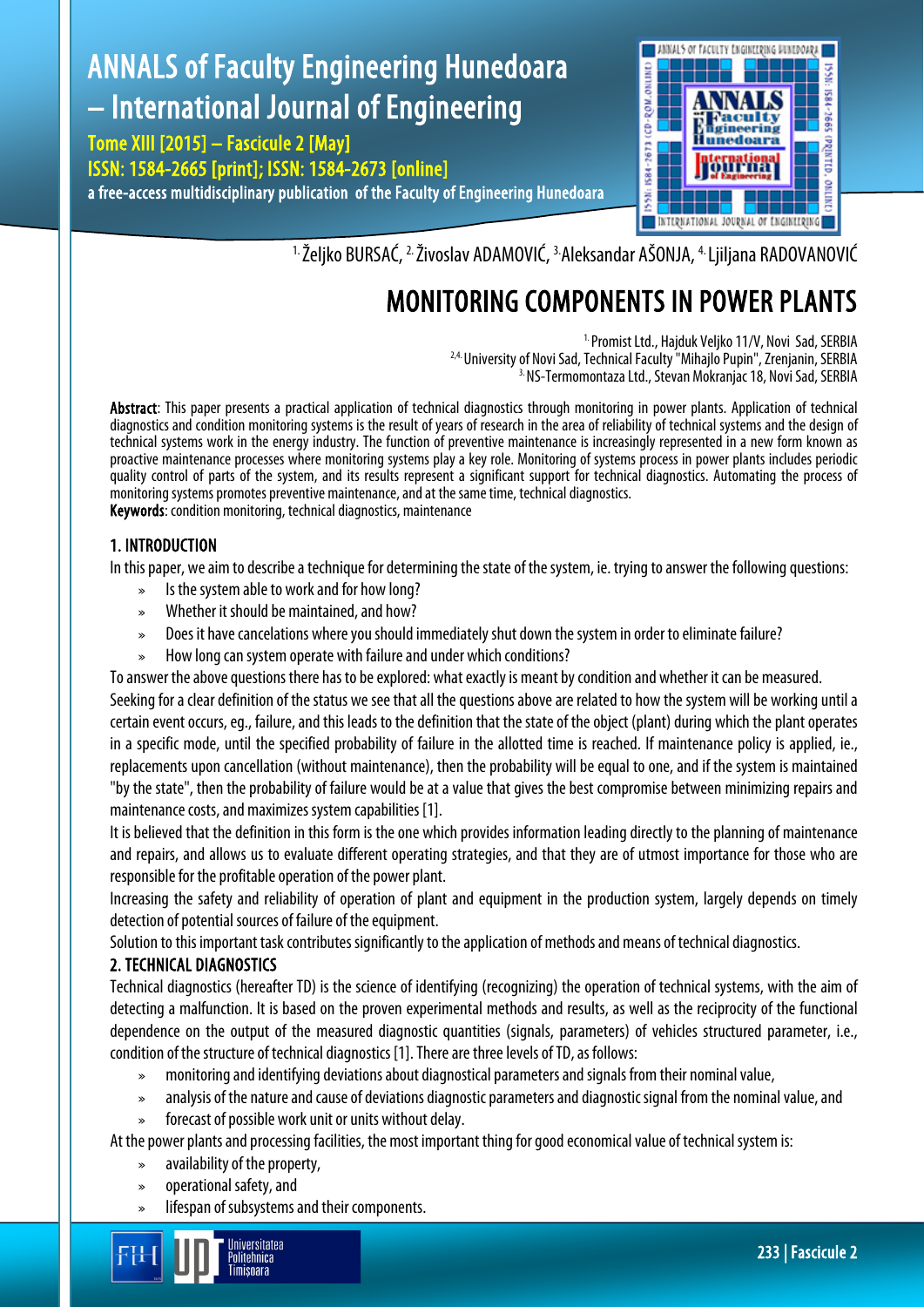detection of cracks

vihration and

Unplanned cancellations of process equipment (turbines, generators ...) have resulted in:

- » accidents that cause property damage and endanger human lives,
- » high costs for repairs and
- » significant production losses.

In order to minimize failures in processing and power equipment and avoid damage, it is necessary to timely recognize changes in systems state, and that is possible with the supervision of employees (hearing, seeing, feeling) and the application of certain TD methods (Figure 1).

There should be distinguished two types of technical diagnostics:

» General TD – aims to determine the state of the object according to the general criteria: operating status and fault condition (often the diagnosis is called functional or express) and



wear parts

control

thermal condition control

condition contro

of technical

» Local TD – aims to determine the technical condition of certain elements, and to determine the causes and characteristics of hidden faults.

In the development and preparation of TD methods, it is necessary to solve three problems:

- » define all possible (expected) occurrence of faults that need to be distinguished,
- » select a set of parameters that will, as symptoms, through signals emitted by the equipment, give the informations about performance of the equipment and
- » establishing a link between the failure or damage and symptoms (a defect corresponding to a symptom or vice versa, or the fault manifests itself through several symptoms).

In the process of diagnosing, there are few significant TD procedures [7]:

- » installation of sensors on the subject of diagnosis,
- » stabilizing facilities working regime and diagnostic equipment,
- » record diagnostic signals,
- » registration and measurement of the diagnostic parameters,
- » comparison of the values obtained with the calibrated values,
- » obtaining diagnostic solutions and information about the current state of the constituent elements of the system, and
- » generating conclusions.

For a fuller insight into the state of the system and its functions computers are used as example (Figure 2), which configuration is mechanized to completely replace a large number of workers, for permanent external monitoring of the system and determining its status.



Figure 3. Technical and economic objectives of diagnosis

Diagnostics (permanent or temporary) of the state of the system (Figure 3), it is possible to improve the economics and security specifications of the system and to [4]: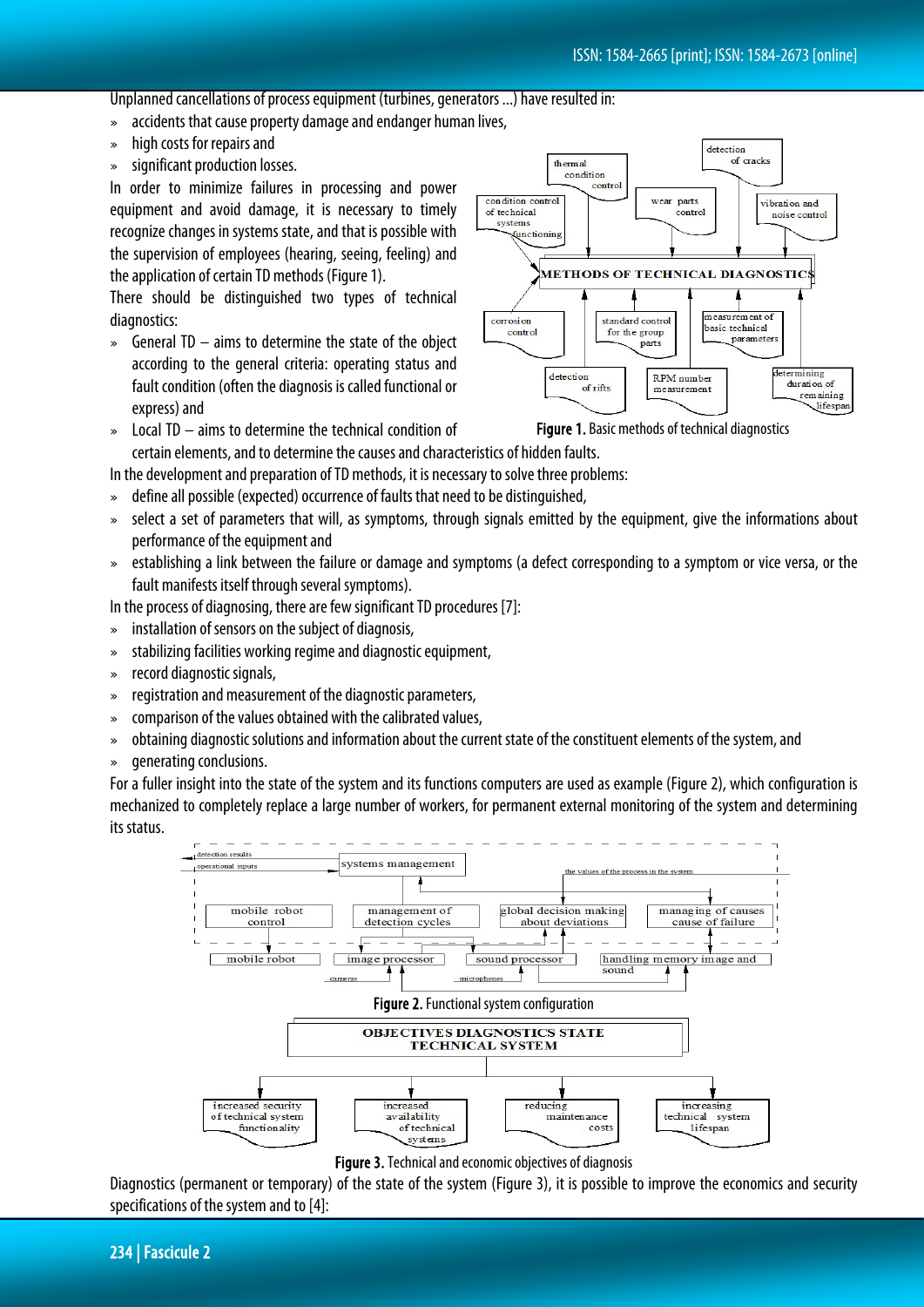- » improve the safety of early detection of failure, so the faults could be reduced without greater consequences and protect operating personnel,
- » increase the availability of plants constant supervision, in order to reduce the number of audits, inspections and unscheduled downtime,
- » reducing the duration of the audit, repairs and rates, etc. ; diagnostics monitoring the state of the system during the drive, can determine what causes disturbance of the normal operation of the system and plan in advance the measures to be taken, when the drive stops, (by replacing damaged parts, procurement, other repairs...)
- » extension of the life of the plant by optimizing the starting, stopping and transients and reducing adverse operating conditions.

### 3. MAINTENANCE

Maintenance, as well as a set of tasks with which system is able to function with predicted or expected performance, along with the existing conditions of operation system, is a complex technical science with a number of strategies, methods, techniques and organizational forms [2,4].

Here we will only mention the maintenance strategy in which the diagnosis has an important place, which is to "maintain the state" -CBM (Condition Based Maintenance).

This methodology maintenance includes three main phases [3]:

- » history of changes to the state in the past what is it,
- » Technical diagnostics of the system what is now,
- » Weather conditions in the future what will be.

Experiences in operation have shown that the majority of working funds do not lose their functional characteristics at once, but it is a continuous process. Indications of damage, failures and breakdowns occur earlier.

The introduction of diagnostics and organizations in the maintenance of the state (Figure 4) is a process (and condition) that determine state (health) of each part of the technical system, that could be measured and whose behavior we can control with certain parameters.



Figure 4. Algorythm of introducing diagnostic and maintenance "by the state"